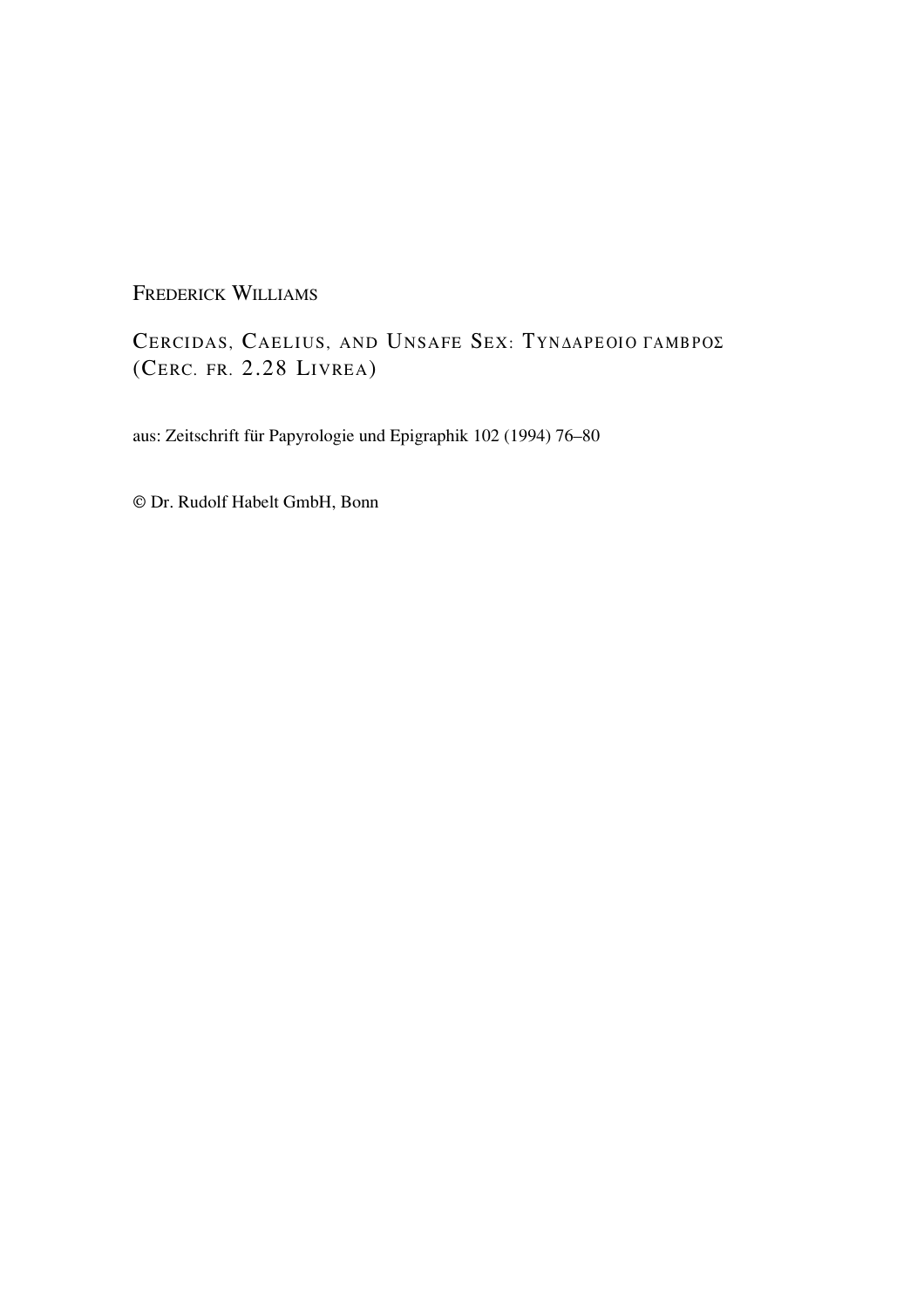## CERCIDAS, CAELIUS, AND UNSAFE SEX: TYNAAPEOIO FAMBPOC (CERC. FR. 2.28 LIVREA)

Cercidas fr. 2 Livrea  $( = 4$  Powell) is concerned with attitudes towards sexual gratification. It opens with a contrast, expressed in terms explicitly borrowed from Euripides, between the two ways in which Eros can blow from his cheeks: "if on any mortal his right cheek breathes gently and graciously, that man enjoys calm weather as he steers his ship of love with Persuasion's moderate rudder. But for those against whom he looses his left cheek, stirring up whirlwinds and voracious gales of desire, their passage is rough and choppy throughout" (lines 4-10). The former kind is then commended: "Is it not better to select the wind that is favourable to us, and, with Moderation's aid, using the helm of Persuasion, sail a straight course, while our voyage is in Cyprian waters?" (lines 11-14). At this point the papyrus is badly damaged; one can only speculate on the possible significance of what may be a reference to the voyage of Icarus (line 24). When coherent sense is resumed, there is a dire pronouncement: " for all such criminal violence and bestial obsession with women bring disastrous ruin as their fulfilment, and the certain promise of pain and remorse" (lines 24-26). There follows the notorious passage:

 $\dot{\alpha} \delta$ ' έξ άγορδι 'Αφροδίτα

καὶ τὸ μη[δε]νὸς μέλειν, ὁπ[αν]ίκα λῆις, ὅκα χρήζηις, ού φόβος, ού ταραχά.

*But Aphrodite of the market-place, 'feeling anxiety for nothing', whenever you like, when you need it, no fear, no bother: lay her for an obol and imagine you're Tyndareus' sonin -law.* (lines 26-9)

The conventional interpretation of these lines has been that they exemplify the calm and sensible approach to sex applauded at the beginning of the poem, and that the poet is advocating *in propria persona* resort to prostitutes as an acceptable alternative to adultery. This was the view of A.S.Hunt, the first editor of the poem; he wrote, with barely concealed distaste, of "... verses which advocate the simplest and cheapest satisfaction of animal instincts. Cercidas adopts the attitude expected in a follower of Diogenes, who decried marriage (D.L. 6.54, 72) and described love as the occupation of the idle (51) and a painful pursuit of pleasure."1 This view has been enormously influential, and is now found in standard works on Cynism<sup>2</sup> and ancient philosophy in general,<sup>3</sup> on Greek<sup>4</sup> and on Latin

<sup>1</sup> *Oxyrhynchus Papyri* VIII (1911) 22.

<sup>2</sup> E.g. D.R.Dudley, *A History of Cynicism* (London, 1937) 81. I have suggested that users of the English language should conform to the usage of the rest of the world by reviving the impeccably formed noun "Cynism" (instead of the more dubious form "cynicism" with all its misleading associations) to denote the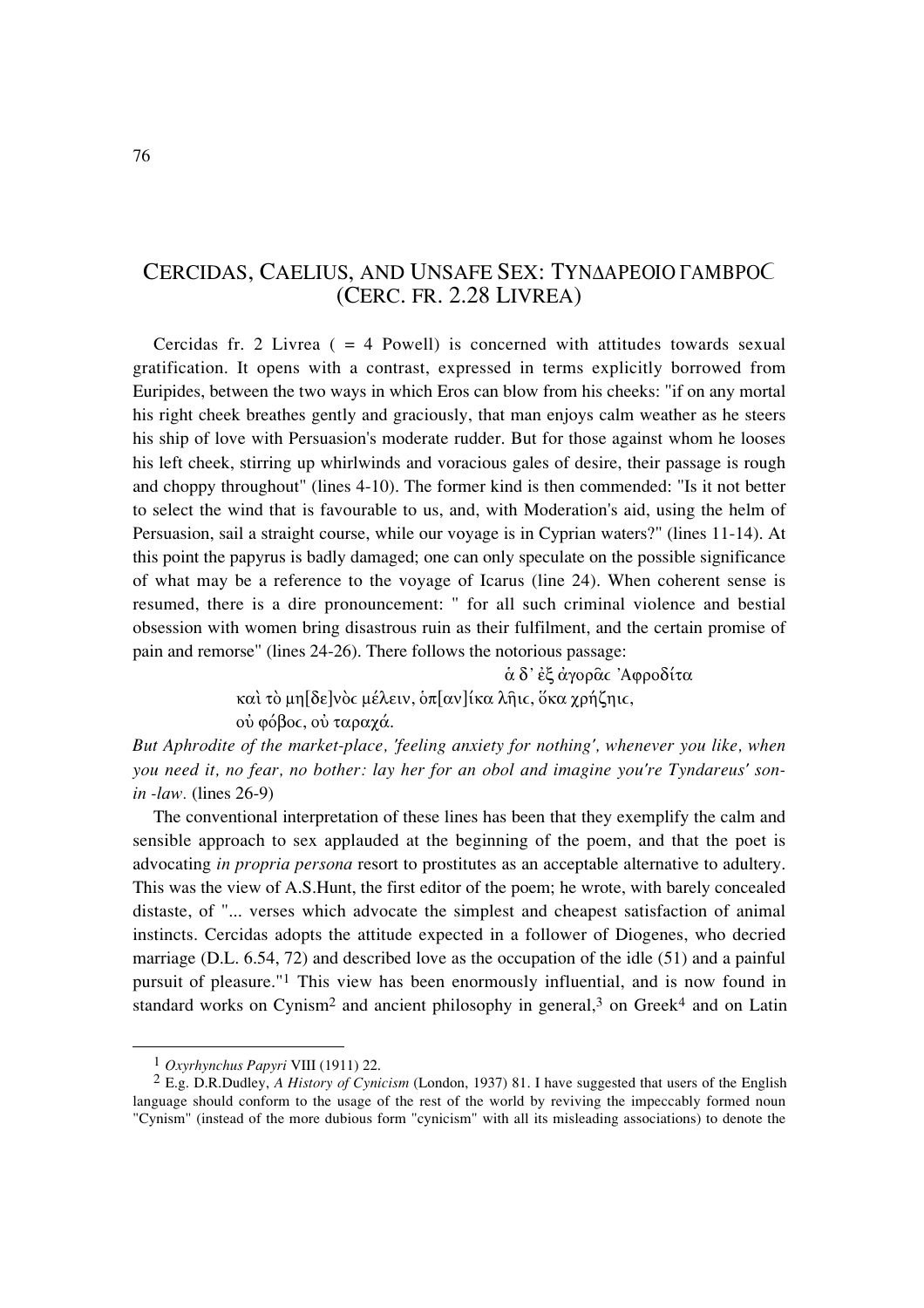literature,<sup>5</sup> since Cercidas' words have been assimilated to the attitude so memorably enunciated at Horace serm. 1.2.119, 125-6:

...parabilem amo uenerem facilemque.

haec ubi supposuit dextro corpus mihi laeuum Ilia et Egeria est: do nomen quodlibet illi.

Indeed, some have seen this passage of Cercidas as an actual source for Horace. <sup>6</sup>

 $\dddotsc$ 

Enrico Livrea, with whom I am preparing a new text of Cercidas with full commentary, and I have argued that the speaker of these words must be an imaginary interlocutor, into whose mouth C, puts this apparent praise of *Venus parabilis*.<sup>7</sup> Our interpretation depends on recognition of the ironical element in the lines, as well as their inconsistency with the overall message of the poem as a whole. I wish here to examine in detail the last clause of the passage we attribute to the interlocutor (τα[ύ]ταν όβολῶ κατακλίνας /  $T$ [υν]δαρέοιο δόκει γαμβρὸς τ[ό]τ' ἦμεν), since I see it as containing layer upon layer of irony, in comparison with which Horace's words seem plain and straightforward.

Firstly, there is linguistic incongruity: on the evidence of Plato, Symp. 203b and Aristophanes, Lys. 904 it seems that  $\kappa \alpha \tau \alpha \kappa \lambda$  (v) as appropriately in this context and especially after the crudity of  $\dot{\phi}$   $\beta$  $\phi \lambda \hat{\omega}$ , a vulgarism (hence my translation "lay"). This gives particular piquancy to its juxtaposition with the resonant name of the ancient hero Tyndareus, above all in the archaic genitive form  $T\upsilon\upsilon\delta\alpha\rho\acute{\epsilon} \omega\upsilon$ , which appears at first sight to belong to Homeric epic. But in fact Homer uses only the genitive form  $T\upsilon\upsilon\delta\alpha\rho\acute{\epsilon}\omega$ , so that Cercidas is being more epic than Homer. This pseudo-Homeric form  $Tov\delta\alpha\rho\acute{\epsilon}oo$ ,

philosophical outlook of Diogenes and his followers: see my note "Giving dogs a bad name", LCM 14 (1989) 155-56.

<sup>&</sup>lt;sup>3</sup> E.g. H.North, Sophrosyne. Self-Knowledge and Self-Restraint in Greek Literature (Ithaca, NY, 1966) 245, H.D.Rankin, Sophists, Socratics and Cynics (London, 1983) 245.

 $4$  E.g. D.H.Garrison, Mild Frenzy: a Reading of the Hellenistic Love Epigram, Hermes Einzelschrift 41 (Wiesbaden, 1978) 20-21.

<sup>&</sup>lt;sup>5</sup> E.g. N.Rudd, *The Satires of Horace* (Cambridge, 1966, repr. Bristol 1982) 25.

 $6$  E.g. G.Fraccaroli, RFIC 40 (1912) 127ff., (contra M.Lenchantin de Gubernatis, Boll.Fil.Cl. 19 [1912] 52-6, esp. 53; cf. G.Pasquali, Orazio Lirico [2nd ed., Florence 1966] 226-36); Wilamowitz, Sitzb.Pr.Ak.Wiss. (1918)  $1146$  (= Kleine Schriften ii 136): "Da ist es hübsch, dass Horaz in seiner ältesten Satire den Kerkidas vor Augen hat." Q.Cataudella, PP 5 (1950) 18-31 argued for Philodemus as an intermediary between Cercidas and Horace; cf. M.Gigante, Ricerche filodemee (2nd ed., Naples 1983) 241-3.

<sup>&</sup>lt;sup>7</sup> E.Livrea, *Studi cercidei* (Bonn, 1986) 65-7. I have expounded this view in papers read to the Leeds International Latin Seminar, the Hibernian Hellenists at Maynooth, and the Royal Irish Academy in Dublin, and thank my audiences for their stimulating reactions.

<sup>8</sup> Od. 11.298, 24.199; this is also the only form of the genitive actually attested in the Hesiodic corpus (cf. fr. 196.7, 199.8, 204.61 M-W), though Lobel proposed a supplement with the -oto form at Hes. fr. 23(a) 14 M-W. The -oto form does occur at A.R. 1.148, 3.517, Moschus, Ep.Bi. 78, where as a correctly formed epic genitive it is of course entirely appropriate.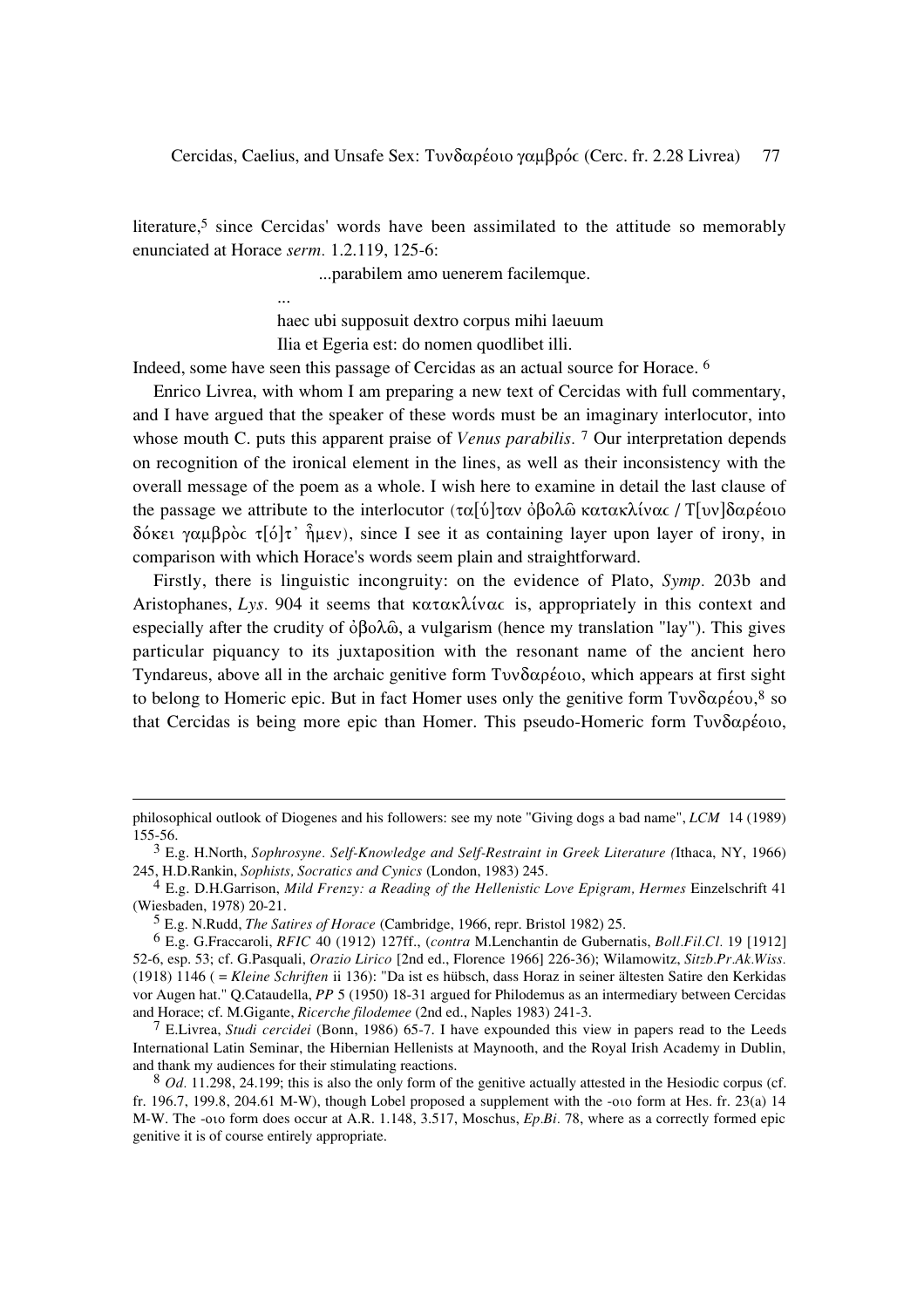## 78 F.Williams

coming so soon after a normal Doric genitive  $\dot{\phi} \beta_0 \lambda_0 \hat{\omega}$ , attracts attention to itself, especially as there is no other example of an -oio genitive in the extant remains of Cercidas.9

Secondly, the expression ("Tyndareus' son-in-law") is utterly preposterous in this context: a short-term relationship with a prostitute, necessarily limited to the sexual act, is being referred to in the social (and non-sexual) vocabulary appropriate to the permanent state of legitimate matrimony.10 Moreover, we must, I think, concede that however ecstatic the pleasures experienced by the devotee of  $\dot{\alpha} \dot{\epsilon} \dot{\zeta} \dot{\alpha} \gamma \dot{\alpha} \rho \dot{\alpha} \dot{\alpha}$  'Agoo $\delta(\tau)$  may have been, they are unlikely to have included contemplating the social status of a supposed, and very temporary, "father-in-law".

Thirdly, the reader must ask the question how desirable is the status of son-in-law of Tyndareus, even (perhaps especially) in sexual terms. Commentators have too readily assumed that Tuy $\delta \alpha$  péople  $\gamma \alpha$ u $\beta$  póc is simply a periphrasis for Menelaus, the husband of Helen. But notoriously Tyndareus had more than one daughter.<sup>11</sup> One of them, Phylonoe, need not concern us, since she suffered apotheosis as a virgin.12 The other three were Timandra, Clytaemestra, and Helen, none of whom is an obvious paradigm of conventional marital bliss. Both Hesiod (fr. 176 M-W)<sup>13</sup> and Stesichorus (fr. 223 Page) recount the story that Tyndareus when sacrificing to the gods neglected Aphrodite, who avenged herself by causing his daughters to be διγάμους και τριγάμους και λειψάνδρους: hence Timandra left her husband Echemus for Phyleus, and her sisters Clytaemestra and Helen embarked on their own better-publicized careers of spectacular adultery. No wonder that for Ovid too being Tyndareus' son-in-law was far from being an unmixed blessing: one of the curses in his *Ibis* is

tam quoque di faciant possis gaudere fideli

coniuge quam Talai Tyndareique gener. (353-4)14

The phrase Tuv $\delta \alpha$  péono you  $\beta \rho \delta c$  could therefore convey a reference to a union with any of Tyndareus' adulterous daughters, not just with Helen. In such a sexual context, one might still feel, even after granting the irony in the use of  $\gamma \alpha \mu \beta \rho \acute{o}c$ , that Helen was the most appropriate of the three women. However it is precisely in a sexual context that we encounter a phrase which offers a striking parallel to Cercidas' words, *quadrantaria Clytemnestra*, the expression applied by Caelius Rufus to Clodia:<sup>15</sup> *quadrantaria* 

<sup>9</sup> Livrea ad loc. rightly compares the ironical effect of Horace's mock-epic phrase *fortissima Tyndaridarum* in the colloquial context of *serm.* 1.1.100.

<sup>10</sup> In English terms, the Commercial Union is being advertized as if it were the Legal & General.

<sup>11</sup> Cf. Eur. *Orestes* 249-50, 540-41, 750.

<sup>12</sup> Apollodorus 3.10.6; cf. Hesiod fr. 23(a) 10-12 M-W.

<sup>13</sup> On the placing of this fragment, see M.L.West, *The Hesiodic Catalogue of Women* (Oxford, 1985) 96.

<sup>14</sup> Talaus' son-in-law was of course Amphiaraus, whose death was brought about by the treachery of his wife Eriphyle.

<sup>15</sup> Quintilian 8.6.53 = ORF p. 486. In his commentary on Cicero, *pro Caelio* (3rd ed., Oxford, 1960) p. 124, R.G.Austin appositely cites Antiphon 1.17, from a (possibly fictional) speech in which the prosecutor accused his stepmother of engineering his father's death by poisoning: ἔδοξεν αὐτῆι βουλευομένηι βέλτιον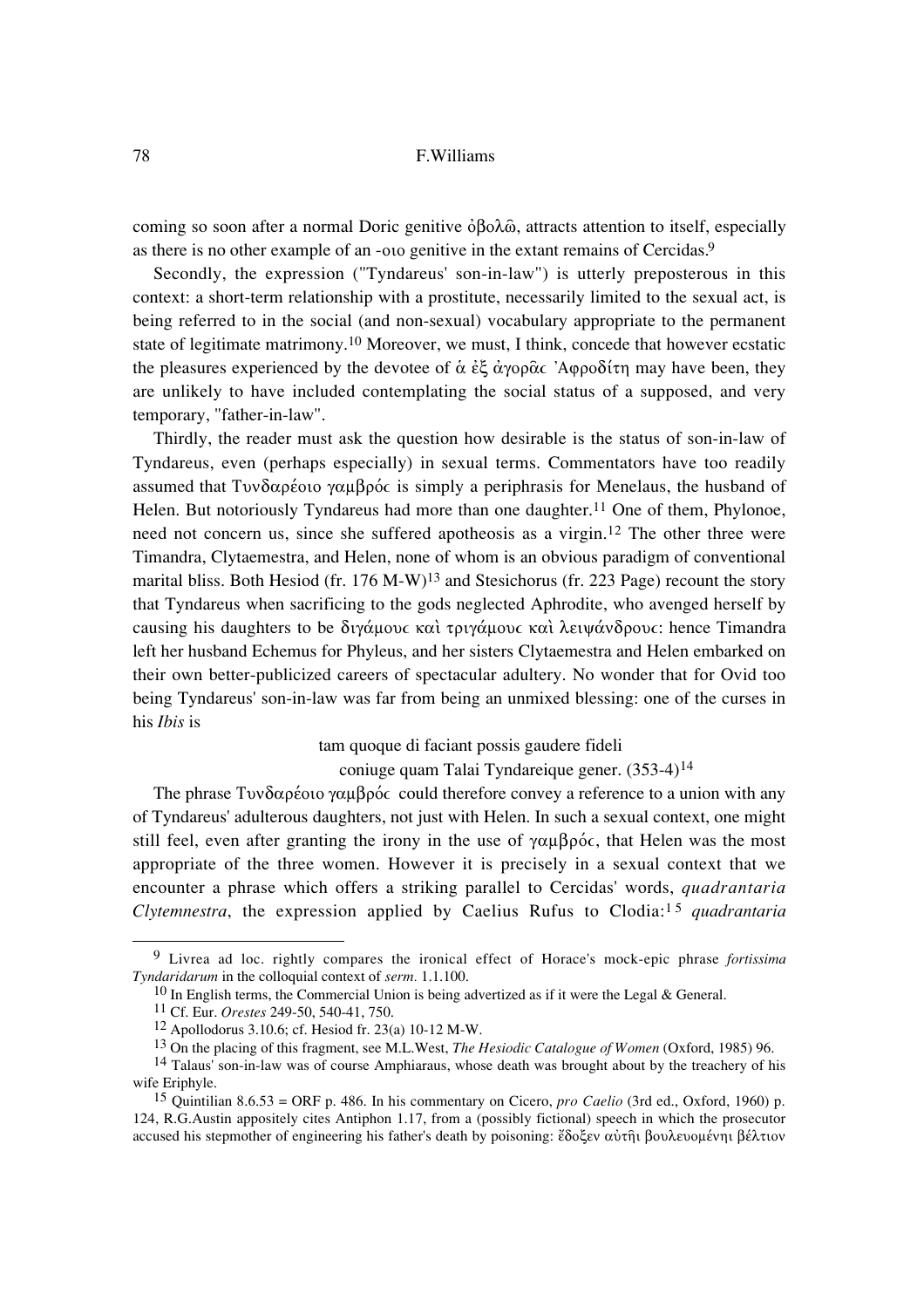reproduces the unflattering  $\dot{\phi} \beta \dot{\phi} \lambda \dot{\phi}$  κατακλίνας, while *Clytemnestra* echoes the mockheroic allusion of Tvv $\delta \alpha \rho \epsilon$  oto  $\gamma \alpha \mu \beta \rho \delta c$ .<sup>16</sup> Caelius' insult had a double point, Clodia's promiscuity, which led one of her lovers to hint that she was no better than a common prostitute,<sup>17</sup> and the widespread belief that she had poisoned her husband.

The same kind of double reference is surely present here in Cercidas' pointed expression. While the advocate of "Aphrodite of the market-place" may appear to be commending the purchase of sexual enjoyment supposedly without complications, his phrase Τυνδαρέοιο  $\gamma\alpha\mu\beta\rho\acute{o}c$ , which seems at first sight to represent the climax of his case, has, because of its ambiguity, a sinister connotation which undermines his message, and clearly points to the baleful consequences of the course of action he is advocating. Indeed, it exemplifies the gnomic reflection which preceded his intervention:

> $\pi \hat{\alpha} v \gamma \hat{\alpha}[\rho] \tau \hat{\alpha} \beta u \alpha [\rho] \pi \hat{\alpha}[\nu] \eta \rho \sigma \nu$ καί προκοθηλυμαν[ες] φέρει ταναβλαψιτέλειαν καί μεταμελλοδύναν.

("All such criminal violence and bestial obsession with women bring disastrous ruin as their fulfilment, and the certain promise of pain and remorse.")

Moreover, the formation of the neologism  $\mu \in \alpha \mu \in \alpha \lambda$  and  $\alpha \in \alpha$  parallels the forceful ambiguity of Tvv $\delta \alpha$ ρέοιο γαμβρός. Its middle element μελλο-, as Livrea observes, "ricorda" scherzosamente la terminologia matrimoniale e sessuale, cf. μελλέπος ις, μελλόπος ις, μελλόγαμβρος, μελλόγαμος, μελλόνυμφος etc." Such terms belong, like γαμβρός, to the sphere of settled and legitimate family life.

Even the interpretation of the phrase  $T \nu \delta \alpha \rho \epsilon$  or  $\gamma \alpha \mu \beta \rho \delta \epsilon$  as referring (whether partially or primarily) to Menelaus contains yet a further irony, so far unnoticed by commentators. The speaker (whatever his identity) is commending extra-marital means of achieving sexual satisfaction. Yet, as no less a person than Aristotle observed, Homer represents Menelaus alone of all the Greek heroes as abstaining from sexual activity throughout the Trojan War:

θαυμάςαι δ' άν τις ότι ούδαμού της Ίλιάδος "Ομηρος έποίης εΜενελάωι τυγκοιμωμένην παλλακίδα, παςι δούς γυναΐκας, κοιμώνται γούν παρ' αύτωι καί οί γέροντες μετά γυναικῶν, Νέςτωρ καὶ Φοῖνιξ... ἔοικεν οὖν ὁ Cπαρτιάτης αἰδεῖςθαι

είναι μετά δείπνον δούναι, της Κλυταιμήςτρας (ταύτης add. Gernet) της τούτου μητρός ταις υποθήκαις  $\alpha$  διακονούς αν. The text has been much discussed, and I print here an eclectic version; in particular some editors have proposed to excise the words της τούτου μητρός, but they seem acceptable as explicating the jibe της Κλυταιμής τρας ταύτης: "this Clytaemestra, that is, the defendant's mother". For Clytaemestra as synonymous with husband-killing, cf. Juvenal 6.656 Clytaemestram nullus non vicus hahebit.

<sup>&</sup>lt;sup>16</sup> I am not of course suggesting that Caelius was quoting Cercidas, rather that Cercidas' allusion, if not its precise form, is recognizably appropriate as a forceful jibe in an actual context of sexual immorality compounded with violence.

<sup>&</sup>lt;sup>17</sup> Cf. Plutarch, *Cicero* 29.4 (quoted by Austin): Κλωδίαν ... Κουαδραντίαν έκάλουν, ότι των έρας των τις αύτηι χαλκούς έμβαλών είς βαλάντιον ώς άργύριον είςέπεμψε· τό δέ λεπτότατον τού χαλκού νομίς ματος κουαδράντην έκάλουν.